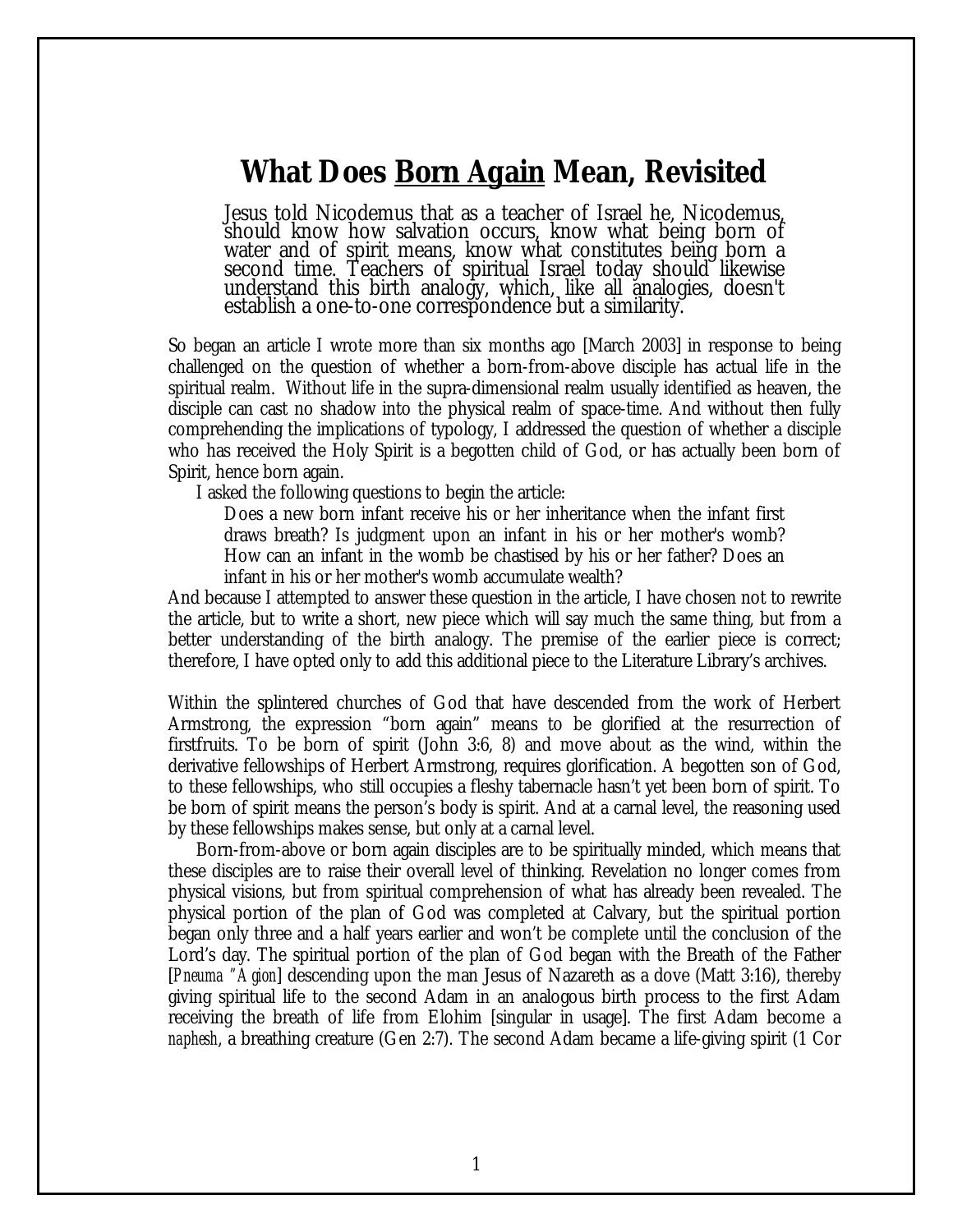15:45). But Jesus as the second Adam didn't become a life-giving spirit until after His Ascension and glorification. He returned the evening of His Ascension and He "breathed on [the ten disciples assembled together] and said to them, 'Receive the Holy Spirit [*Pneuma "Agion*]'" (John 20:22). Thus, the glorified Jesus began the same two-step spiritual birth process in these ten disciples that had begun when the Holy Spirit descended upon Him as a dove.

The spiritual birth process requires that spiritual infancy and adolescence as sons of God be spent in corruptible tabernacles, or bodies of flesh. Glorification occurs when a son of God reaches his or her spiritual majority--sons of God are neither Jew nor Greek, free nor slave, male nor female (Gal 3:26-29). A disciple becomes a son of God with baptism, in exactly the same manner that the man Jesus of Nazareth was declared the beloved Son of the Father following His baptism (Matt 3:17).

John's baptism was for repentance from sin (Matt 3:11); his baptism was physical, and symbolic of the earth having been baptized with water during the days of Noah. His warning to Pharisees and Sadducees was, '"I baptize you with water for repentance, but he who is coming after me is mightier than I, whose sandals I am not worthy to carry. He will baptize you with the Holy Spirit and with fire'" (same verse). What John reveals is the comparison between the physical and the spiritual. There is one physical baptism: with water. But there are two spiritual baptisms: (1) with the Holy Spirit, and (2) with fire. Just as the world was baptized for sin with water, it will be baptized with the Holy Spirit (Joel 2:28 & Acts 2:17) when the Holy Spirit is poured out upon all flesh when the kingdom of the world becomes the kingdom of the Most High and of His Christ (Rev 11:15 & Dan 7:9-14) half way through seven years of tribulation (Dan 9:27). The world will then be baptized with fire when the new heavens and the new earth come following the great White Throne Judgment.

Although most denominations teach that the Holy Breath of God was first given on that day of Pentecost when Peter spoke, that teaching is contradicted by Scripture, for Jesus gave the Holy Spirit to His disciples the evening following His Ascension, thereby creating the second Eve (i.e., the Church) at the equivalent time of when the first Eve was presented to the first Adam. The Church was then composed of flesh and breath [*soma* and *psuche*] disciples who had just received the *Pneuma* of God, whereby completing the tri-part construction that the Apostle Paul identifies [*psuche, pneuma* and *soma* – 1 Thess 5:23]. The man Jesus of Nazareth was born of Mary as flesh and breath; to say otherwise is to make oneself into an antichrist. Thus, the man Jesus became the beloved Son when He received the *Pneuma* or Breath of the Father, thereby making Him tri-part in construction for the next three and a half years. He wasn't the begotten Son of the Father when He received the Holy Spirit; He was the beloved Son.

Two concepts taught by historical exegesis must be rejected, one Arian, one trinitarian, before being born again can be spiritually understood. The first error (held by all Arian fellowships of the spiritual house of Israel) is that the Father begot the man Jesus of Nazareth. Some Arian fellowships hold that Jesus was initially created in the womb of Mary; some such as the Latter Day Saints back Jesus' creation by the Father up prior to the creation of the universe. But none of them read the original text with sufficient spiritual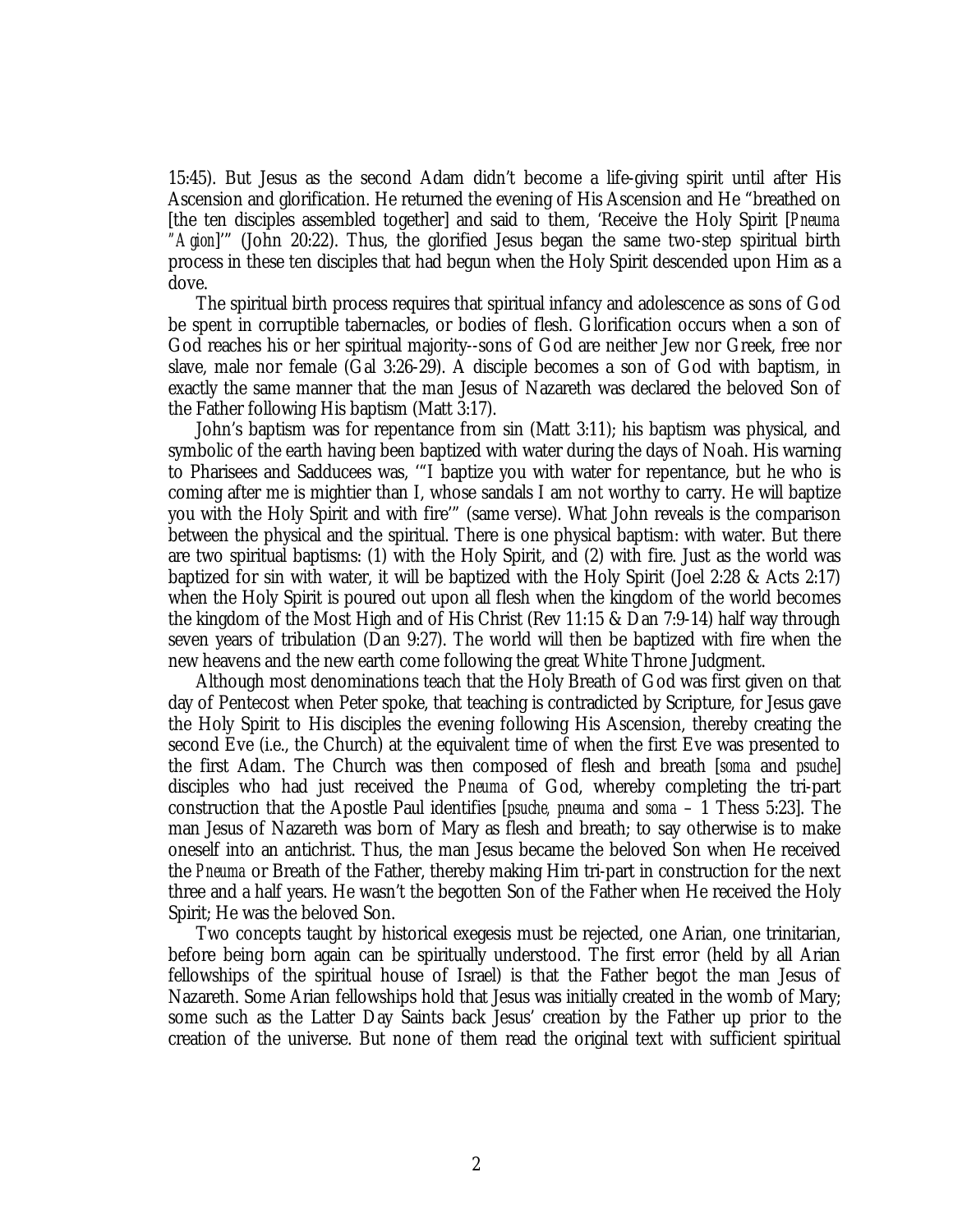understanding to see that the man Jesus came as His own son--John teaches that the *Logos* was *Theos*, who was in the beginning with *Theon*, that *Theos* created all things and came as the man Jesus (John 1:1-14). It was *Theos* who gave His son, His only (He could only enter His creation once), because He so loved the world (John 3:16-17). Literally, the God of the Old Testament [the *I AM* of Moses] who created everything physical came as the man Jesus of Nazareth, a flesh and breath human being no longer with spiritual life. Thus, when Israel killed Jesus, the nation killed the Covenantor thereby abolishing the covenant by which it had been made the holy nation of God (Eph 2:15 – compare with Exod 19:5-6 & 1 Pet 2:9). God doesn't break covenants. If Israel had not killed the Covenantor, physical circumcision would still be required of spiritual Israelites. The second covenant would be in addition to the Sinai covenant, not instead of it. The priesthood would still be Levitical, not after the order of Melchizedek. But because Israel killed *YHWH* its *Elohim* (Exod 20:2), who was born of flesh and breath as the man Jesus (again, John 1:14), the law that divided the world into physically Circumcised and unCircumcised was abolished. The second covenant of Moses made with uncircumcised Israelites (Deu 29:1) wasn't abolished, for this second covenant made no physical distinction between those who had clipped foreskins and those who didn't.

So a spiritual son of God needs to understand that the God of the Old Testament came as His only Son (again, He could only do this once) because **He** loved His creation enough to give Himself entirely for it; **He** loved you and me enough to enter His creation, live without sin, and become our sin offering. And if you think you don't have to obey Him and live within His laws, which are also the Father's, you are truly spiritually ignorant. He loved you enough to make possible you becoming His younger sibling, like Him in every way. And how do you show appreciation? By mocking Him, saying, *I'm not under the law, I'm under grace; I don't have to keep His Sabbaths*? Is this how you show your appreciation of *YHWH* Israel's *Elohim* dying as the man Jesus at Calvary? If it is, you aren't worth the dust of which you are composed.

The second major false concept promulgated by historical exegesis is the primary error of the spiritual house of Judah (spiritual Israel divided in two spiritual houses, as did the physical nation, prior to the Father sending both houses into spiritual bondage to Satan, the king of Babylon [Isa 14:4-21])--the error of assigning personhood to the Breath/*Pneuma* of the God. A person doesn't assign personhood to his or her own breath, nor should a person assign personhood to the Breath of either Christ or of the Father. Their Breaths are distinct as Paul writes, "Anyone who does not have the Spirit [*Pneuma*] of Christ does not belong to him. But if Christ is in you, although the body is dead because of sin, the Spirit [*pneuma*] is life because of righteousness. If the Spirit [*Pneuma*] of him who raised Jesus from the dead dwells in you, he who raised Christ Jesus from the dead will also give life to your mortal bodies through his Spirit [*Pneumatos*] who dwells in you" (Rom 8:9-11 – even the *ESV* translators assign personhood to the Breath of the Father, such is the extent of the error).

The one who raised Christ from the dead is not Christ, but the Father. So a disciple needs to possess both the Breath of the Father, and the Breath of the Son. This can be seen in the ark of the covenant, which all disciples become--in the Holy of holies, where the high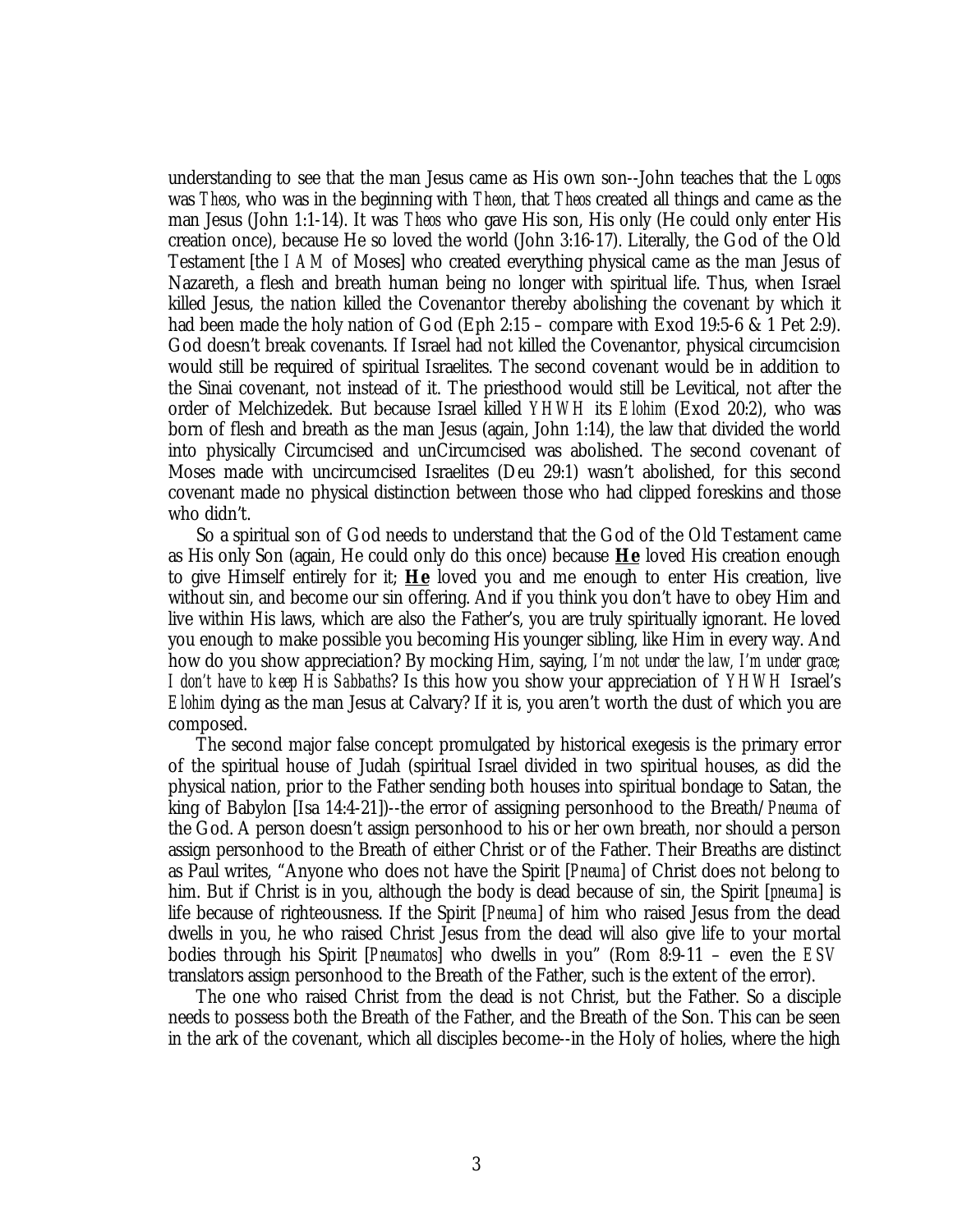priest of physical Israel entered once a year after offering sacrifices for himself and for the holy nation of Israel. In the ark were the two tablets of stone on which the commandments were written, a jar of manna, and Aaron's budded staff. Beside the ark, as a witness against Israel, was the book of Deuteronomy. And over the ark was the mercy seat.

Under the eternal covenant, disciples are the spiritual realities for which the physical ark was the shadow. The laws of God are written on the hearts and minds of disciples (Jer 31:33; Heb 8:10 & 10:16), which become the spiritual reality for which the two tablets of stone were the shadow. Disciples also have the indwelling of Christ as the true Bread of Life (John 6:33, 35-40), for which the jar of manna was the shadow. Disciples have the promise of resurrection to life (John 5:24, 29), for which Aaron's budded staff was the shadow. The second covenant, the terms of which are recorded in the book of Deuteronomy as Paul's faith that comes from righteousness (compare Rom 10:6-8 with Deu 30:11-14), remains beside disciples as a witness for or against them, and the mercy seat as a shadow of grace remains above them. Disciples are no longer under the law for they have the indwelling of the laws of God, and of the Bread of life through having received the Breath of the Father and the Breath of Christ. Disciples are, instead, under grace, for grace (which is Christ bearing their sins in the spiritual realm) remains outside of them. Receiving grace isn't automatic, but requires remaining in covenant with God as Jesus revealed when He said not to be surprised when some disciples are resurrected to condemnation (John 5:29), which is Jesus saying that He never knew them (Matt 7:21-23) at their judgments. They are the servants who will be slaughtered at His return (Luke 19:27).

Actually, the distinctiveness of *Theos'* Breath from *Theon's* Breath has been revealed from the beginning, but physical Israelites never knew the Father (John 17:25); they were of the world, spiritually. They knew only the *Logos*, as the Spokesperson and physical creator for the Father. However, by deconstructing the Hebraic icon *Elohim*, disciples with sufficient spiritual savvy will find the name of God (El) plus breath (ah) in the icon, Eloah, the plural of which is Elohim. Thus, *Elohim* reveals the presence of God plus Breath times a multiple. That multiple is revealed in the tetragrammaton *YHWH*, which, when deconstructed, yields a deity + breath + a second deity + breath. Therefore, the multiple was two: *Theos* (grammatically masculine singular) and *Theon* (neuter singular). And the Septuagint is not a reliable guide to how *YHWH* should be translated into Greek, for the Jews never knew the Father. Jesus cited the Septuagint rather than Hebraic Scripture to conceal the presence of the Father from the Pharisees, so Jesus used the mistranslation to His advantage. Israel would not have killed Him if the nation had truly realized who He was. The Sinai covenant would not have been abolished--when *Theos* entered His creation, He came to die as the sin offering for Israel.

It is not entirely correct to say that Christ [*Theos*] is the God of the Old Testament, for as the icon *Elohim* and the tetragrammaton *YHWH* reveal, the Father was always present with the *Logos*, as recorded in Genesis 1:26; 3:22, and 10:7, where *Elohim* requires plural pronouns. What is technically correct is to say that physical Israel only had interaction with the *Logos*, that physical Israel never interacted with the Father, that even Abraham (the addition of the /ah/ in Abram's name indicates when he received the Breath of God) knew only the *Logos*.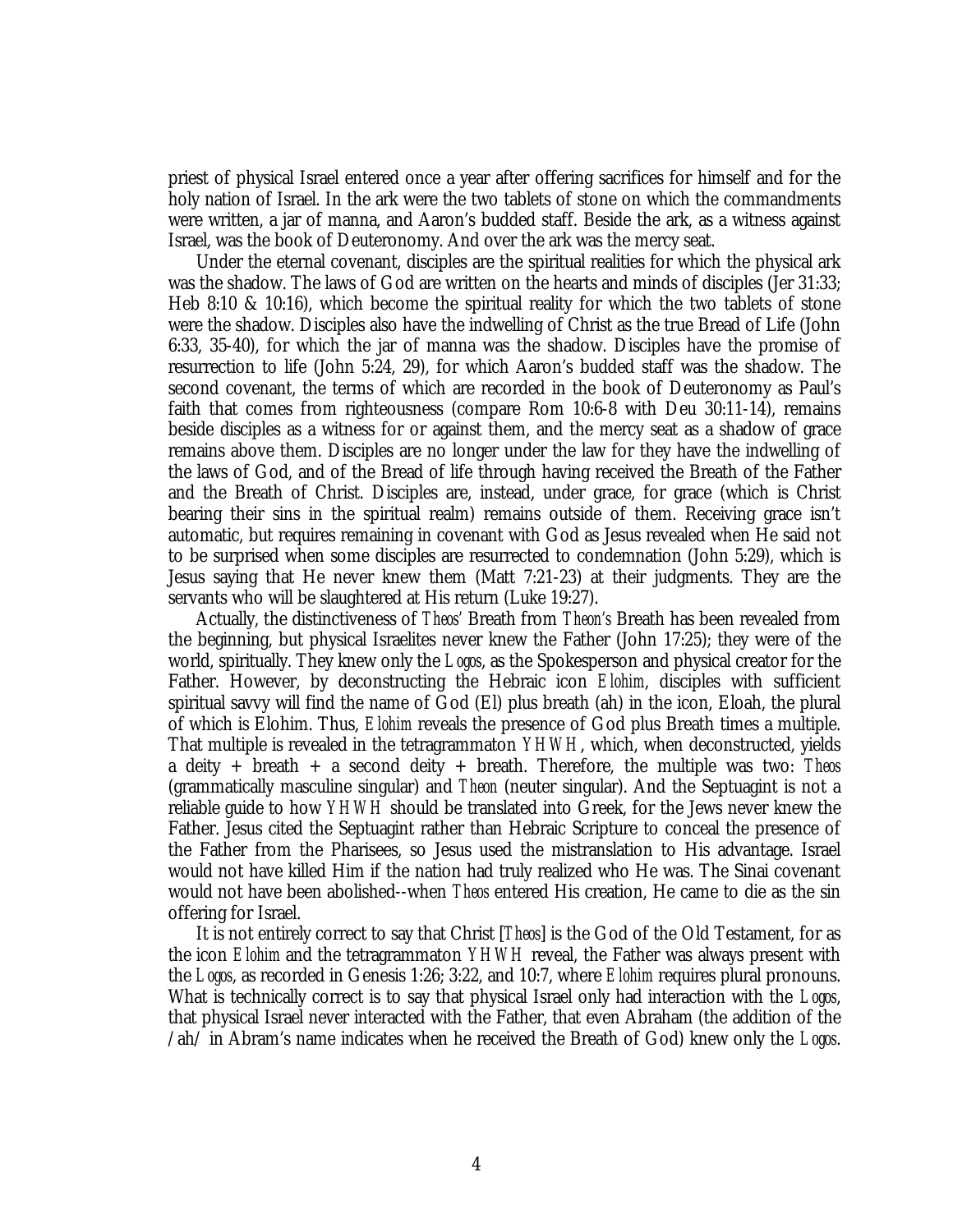It is also technically correct to say that the Breath of the Logos differed from the Breath of the Father in the same type of manner that one person's physical breath differs from another person's physical breath, with neither's breath greater or lesser than the other's. Jesus said, '"For as the Father has life in himself, so he has granted the Son also to have life in himself'" (John 5:26), and '"For as the Father raises the dead and gives them life, so also the Son gives life to whom he will'" (*v.* 21). Both the Father and the Son are *Elohim*, which is, again, the plural of *Eloah* (i.e., Deity plus Breath). Both existed together in a relationship that hasn't been revealed prior to the *Logos* being born as the man Jesus of Nazareth. The relationship since then has been Father and Son. Their Breaths [plural] isn't another personage, or two personages, but the creative power by which the Father and the Son do work. To assign personhood to the Breaths of the Father and of the Son is to mock both.

Before returning to the man Jesus of Nazareth being the second Adam, what Peter said on Pentecost needs reviewed: Peter either misspoke, or what he said hasn't been understood. The last days didn't begin with that day of Pentecost. The sun didn't get turned to darkness (Acts 2:20). The moon didn't turn to blood (same verse). Wonders haven't been shown in the heavens above and signs on the earth below (*v.* 19). The Holy Spirit wasn't poured out on all flesh (*v.* 17), and there hasn't been any surplus of genuine prophets. So the prophecies of Joel didn't come to pass on that day of Pentecost, except in a limited way as the shadow of what would occur in the actual last days during the Tribulation.

The above is correct: the book of Acts reveals the shadow of the endtime Church following the second Passover slaughter of firstborns. The man Jesus is the Lamb of God, sacrificed for the sins of Israel. Counting backwards from His death on the preparation day for the first high Sabbath of Unleavened Bread (the  $15<sup>th</sup>$  of Nissan – He died late afternoon of the 14th), John says, "Six days before the Passover, Jesus therefore came to Bethany, where Lazarus was, whom Jesus raised from the dead.… The next day the large crowd that had come to the feast heard that Jesus was coming to Jerusalem. So they took branches of palm trees and went out to meet him" (John 12:1, 13). John identifies the first high Sabbath of Unleavened Bread as the Passover (John 19:14, 31), for Israel killed the paschal lamb at even between the  $14<sup>th</sup>$  and the  $15<sup>th</sup>$ , and eat this Passover lamb on the  $15<sup>th</sup>$ , the high Sabbath. Thus, six days before the 15<sup>th</sup> is the 9<sup>th</sup>. Jesus, then, entered Jerusalem on the  $10^{th}$ ; He was "penned" in Jerusalem on the same day that the paschal lamb was selected and penned, waiting its slaughter late afternoon of the 14<sup>th</sup>. Jesus exactly fulfills the time requirement for being the Passover Lamb of Israel. As such, He is the Lamb of God, that God selected to be sacrificed for "those whom he foreknew… in order that [Jesus] might be firstborn among many brothers" (Rom 8:29).

When physical Israel first received the Passover ordinance, sacrificed a lamb and put its blood on their house posts and lintels, six hours later the death angel passed through Egypt slaying all the firstborns of man and beasts not covered by the blood of a Passover lamb. Israel was released from physical bondage to the Pharaoh. They didn't take up arms and fight for their liberation. God released them by having the Egyptians expel Israel from Egypt. And this release from bondage will be no longer remembered because of the magnitude of the release of endtime Israel from bondage (Jer 16:14-15), following the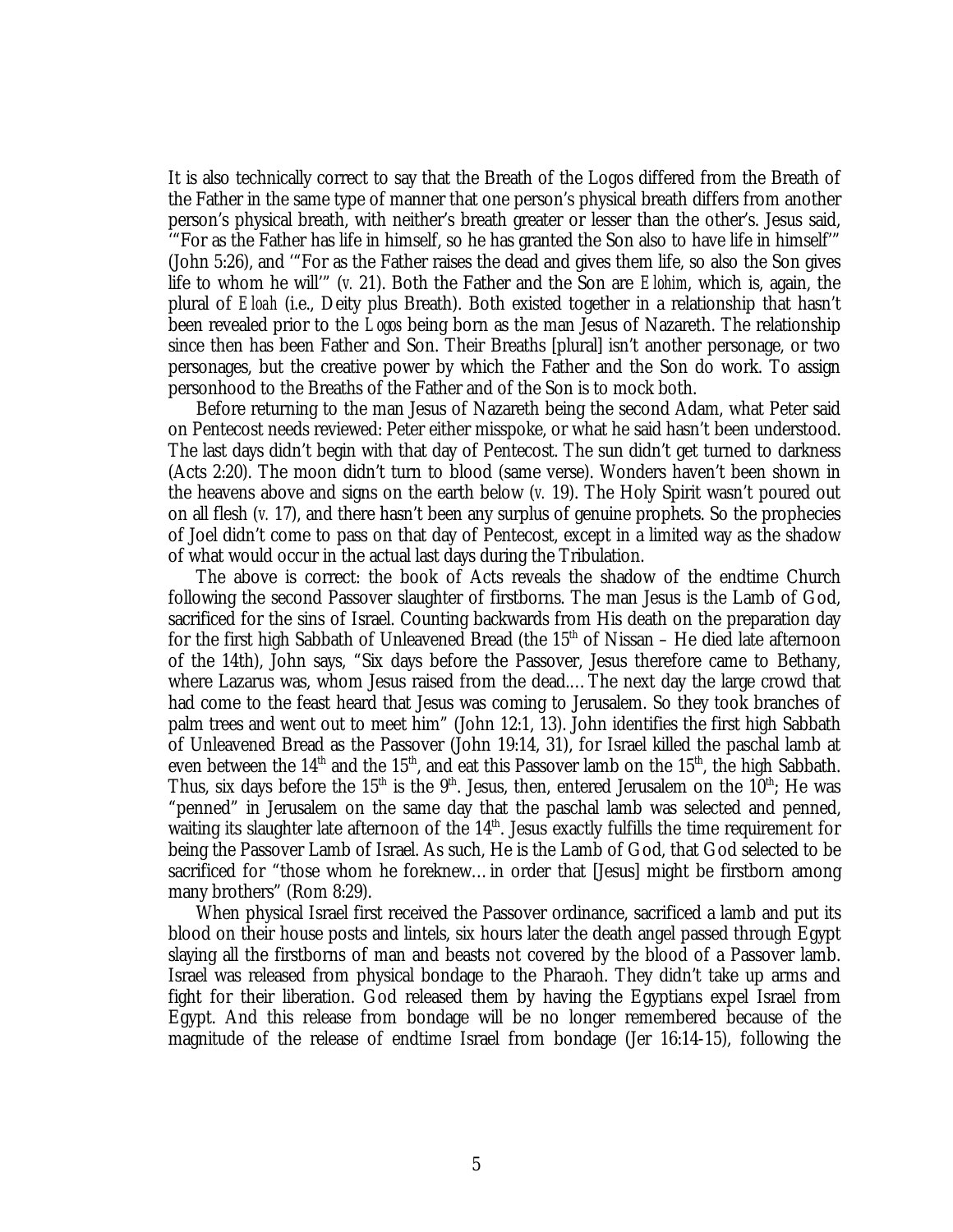second Passover slaughter of firstborns, spiritual and human, when Satan as the king of Babylon expels Christians from economic and social Babylon.

The feast of Unleavened Bread begins immediately following the sacrifice of the Passover lamb. The feast is seven days long, with leaven representing sin. For seven days, Israel lives without eating leavened breads--and this feast is a shadow of the reality that is Christ (Col 2:16-17). The reality is seven years of tribulation in which newly liberated spiritual Israel (i.e., the greater Christian Church) lives by faith, sin-free, expelled from economic Babylon. Now Jesus' question of whether He will find faith on earth when He returns can be contextualized: the good news that must be proclaimed to the world before the conclusion of the age comes is that all who endure to the end will be saved (Matt 24:13- 14). Enduring in faith for seven years will be initially difficult. Many will quit, too many.

The book of Acts, now, reveals the shadow that happens to the greater Christian Church once it has been liberated from spiritual bondage to sin following the second Passover. Thus Peter's sermon on that day of Pentecost was appropriately set timewise, for the spiritual reality of what he says occurs during the seven years of tribulation.

Unfortunately, too many born-again Christians will not take the Passover as Jesus instituted the changed symbols to bread and wine. I do not know how close to following Jesus' example a Christian has to be for the person to be covered by the blood of the lamb--I don't know if taking leavened white bread and water, as one major Arian denomination does, is close enough. As a firstborn, I wouldn't want to make that bet; I will follow Jesus' example as closely as I can. And a born-again disciple (i.e., a disciple with the Holy Spirit) who does not cover him or herself with the Blood of Christ will be physically slain. This disciple will also be spiritually slain, for he or she died out of covenant. This person will, most likely, be resurrected to condemnation, which isn't revealing the judgment of the person before it's time (1 Cor 4:5) but acknowledging the reality of the disciple dying out of covenant. This disciple will have been spiritually slain just as Pharaoh was slaying physical Israelites when Moses was born, and Herod had babies slain when Christ, as the spiritual reality of Moses, was born. These two recorded massacres of Israelite infants form the twin shadows of Satan's massacre of spiritual infants by convincing them not to take the Passover how Christ gave the example.

All of Israel can know with some high degree of resolution what will happen during the Tribulation by spiritually applying what has been recorded in the book of Acts. When Jesus sent His twelve disciples forth to the cities of the lost house of Israel, His disciples were composed of *soma* and *psuche*, body and breath ["soul" is a poor translation] (Matt 10:28). They had not yet received the Holy Spirit [*Pneuma "Agion*]. They wouldn't receive the Holy Spirit until the evening following His Ascension, when the glorified Jesus breathed on ten of His disciples and said, '"Receive the Holy Spirit"' (John 20:22). Therefore, Jesus assigns to His disciples' physical breath [*psuche*] the qualities of spiritual breath [*pneuma* – from 1 Thess 5:23, where Paul wishes that disciple's *psuche*, *pneuma*, and *soma* will be found blameless at Christ's return – compare Paul's tri-part composition of born-again disciples with Jesus' teaching to Nicodemus, cited in the original article].

The twelve disciples Jesus sent forth form the pre-second-Passover shadow of born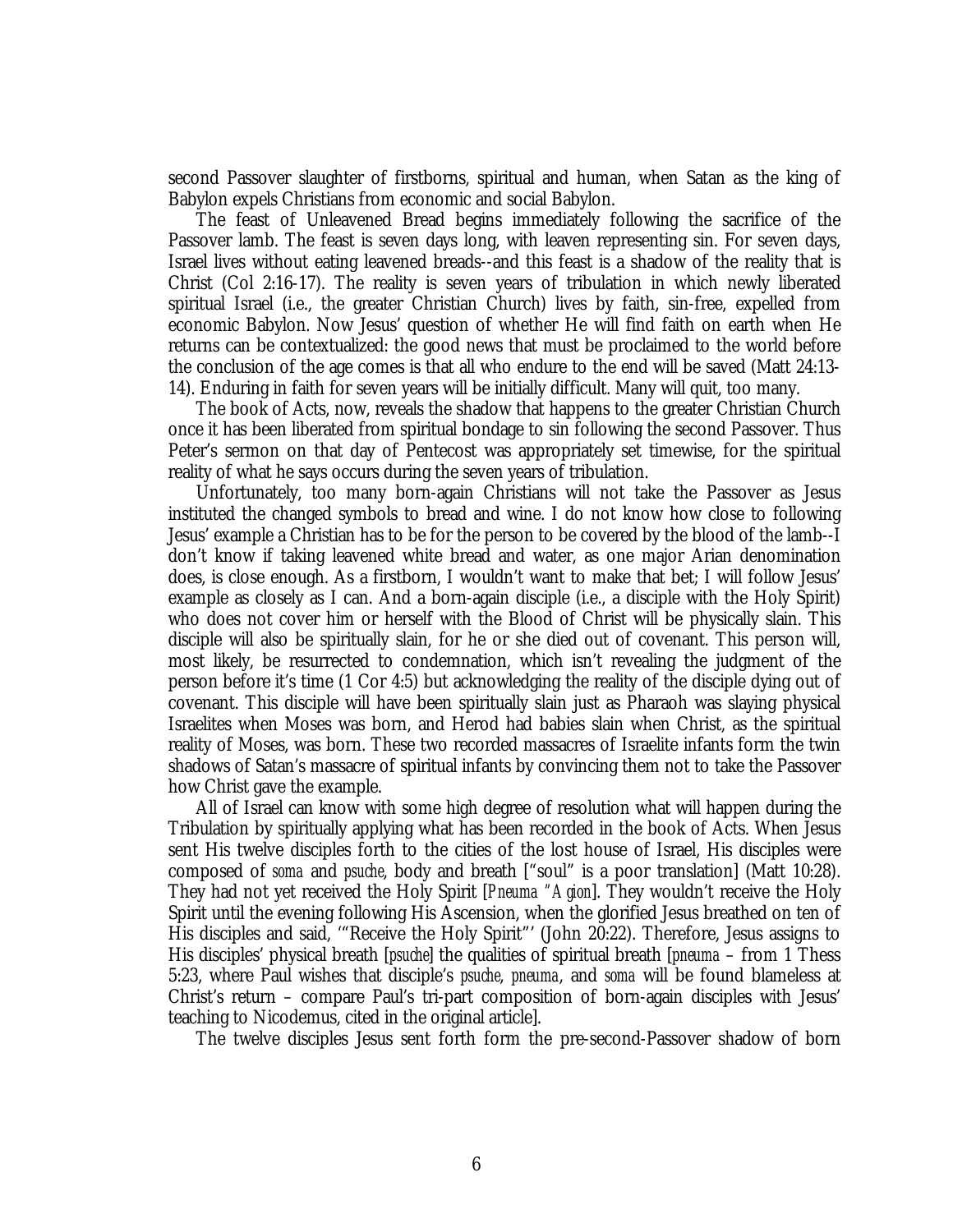again disciples being sent to the cities/denominations of the lost house of spiritual Israel. The first shadow was of the patriarch Jacob/Israel and his twelve sons, who became seventy, and went down to Egypt. The second shadow is of Jesus and His twelve not-yet-born-again disciples, who became seventy (Luke 10:1,  $17$  – some manuscripts place the number at seventy-two) who went to Egypt or to "every town and place where he himself was about to go" (10:1). While the twelve were to only go to the cities of the lost house of Israel, the seventy go to everywhere Jesus will go. As the glorified Christ, He goes to the world. Thus, the reality of the double shadow is endtime born-again disciples going to all of spiritual Babylon. The twelve are, probably, fellowships of disciples with life in the spiritual realm. The twelve are probably not endtime individuals chosen from among many disciples, but that scenario is textually possible. Such individuals would be of enormous size spiritually in order to cast the double shadow; they would be disciples who are extremely mature in the faith. They would be the spiritual equivalent of Peter, Paul, John, and James after these Apostles received the Holy Spirit.

The model for spiritual birth is that of the man Jesus of Nazareth, who was born of a woman but became a life-giving spirit as the second Adam. The first Adam was created as a physical, non-living, non-breathing corpse that looked in every way like a man prior to receiving the breath of life (Gen 2:7). He was a man without life, without breath. And he became a breathing creature [*naphesh*] when Elohim [singular in usage] breathed into his nostrils.

Likewise, the man Jesus of Nazareth was born of a woman as flesh and breath [*soma* and *psuche*]. He had no spiritual life, a statement sure to challenge both Arian and trinitarian Christians. But John writes, "By this you know the Spirit of God: every spirit that confesses that Jesus Christ has come in the flesh is from God, and every spirit that does not confess Jesus is not from God. This is the spirit of the antichrist, which you heard was coming and now is in the world already" (1 John 4:2-3). The person who claims the Jesus was both man and God prior to when He received the Breath of the Father denies that Jesus came in the flesh, and is an antichrist. Is that simple enough a person can understand the spiritual concept? Jesus was a man tempted in all things as we are, but without sin. He couldn't be tempted as we are unless He was like us, flesh and physical breath, exactly like the first Adam after the first Adam became a breathing creature. And by the time John writes this epistle, there were teachers of spiritual Israel claiming that Jesus was born as God, or as man and God. He wasn't. He was born a man. He divested Himself of all aspects of deity to enter the creation. Yet, He wasn't worthy of death, for as a man, Jesus lived without sin. And the teachers who have Jesus as both man and God, or as fully man and fully God are little antichrists. They lack spiritual understanding. They have taught Israel without being sent by God, and they will be extremely lucky to be counted as least in the kingdom of heaven.

Spiritually, the man Jesus of Nazareth was like Adam as a corpse before the Breath of the Father. descended upon Jesus as a dove. Jesus was, when He walked up to John and said that He needed baptized, a spiritual corpse, awaiting receipt of the spiritual Breath of life. The birth analogy for born again disciples is that of the first Adam/second Adam, not that of entering a womb the second time. Each disciple is a one-of creation just as Jesus was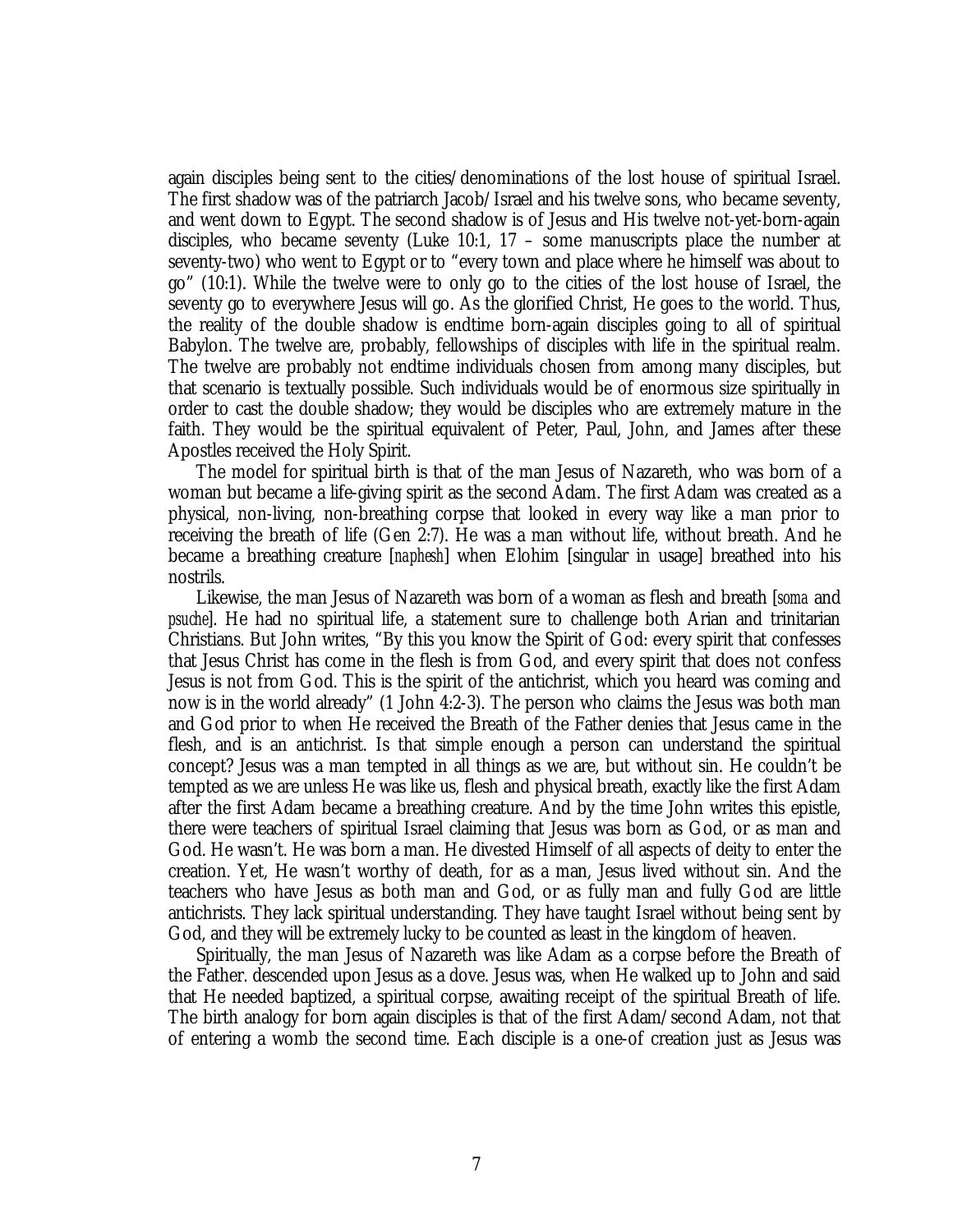spiritually, and Adam was physically. But the spiritual creation is a two-step process as revealed by Jesus' life: a disciple first receives the Holy Spirit, by which the disciple is born a second time. Then the disciple spends his or her spiritual infancy in a corruptible body that actually works against the disciple, as Paul realized but didn't understand (Rom 7:14-25).

Our corruptible bodies require us to continually choose to do what is right as we strive to overcome the flesh. We make a decision to do what is right, then cannot follow through on that decision for long; thus, we must make and remake the decision to do what is right, thereby creating a habit of choosing to do what is right, a habit that determines our character. We mature spiritually by choosing to do what is right in every situation. Our failures are covered by grace. Our successes get credited to Christ, who dwells in us through His spirit. Our life in the spiritual realm comes from the spirit of the Father dwelling in us. And all who assign personhood to the Breath of the Father, or to the Breath of the Son are devoid of spiritual understanding; they are in bondage to the spiritual king of Babylon. They will be liberated at the second Passover, which comes when the good news that *all who endure to the end will be saved* is proclaimed to the world as a witness to all nations.

If you practice such silliness as praying to the Breath of Christ, stop. How did Jesus pray? To the Father, correct? Of course that is correct. And if you imitate Paul as Paul imitates Christ, then you too will pray to the Father in Christ's name, and not to Christ in His name, or to the Breath of the Father or of the Son in who-knows name. The Holy Spirit is not a person; it is not a thing; it is a force that is an attribute of all who have been born again

Until an individual is drawn from the world by the Father (John 6:44, 65), the person is a spiritual corpse. But when drawn, the person receives life in the spiritual real, and when called by Christ, the person becomes a disciple. The person begins his or her only chance to receive salvation. The person is as a physical Israelite infant who would have been circumcised on the eighth day--this infant hasn't given his consent to being circumcised. His foreskin if clipped because His parents choose to make him a member of the tribe. Likewise, disciples whom the Father foreknew and predestined and called and justified and glorified (Rom 8:29-30) have no choice about when they receive their opportunity for salvation. God the Father as their Father decided for them that they would become Israelites prior to the great White Throne Judgment. They are drawn and called out of season to do a work. They are not called to receive salvation, which is a gift and can be given as well in the great White Throne Judgment as at Christ's return as the Messiah. Truly, they are called to work spiritually during their lifetimes. They are to do business with their knowledge of the mysteries of God (compare Matt 13:12 with Matt 25:29 & Luke 19:13, 26). Their increase (additional disciples) belongs to Christ, but determines their reward in the spiritual realm.

Again, the model for being born again is the man Jesus of Nazareth, who as the second Adam revealed in His life and glorification the two-step spiritual birth process which requires heirs of God to first have life as the children of God in corruptible bodies, then to reach their majority at glorification, when they will be granted to have life inherit within them, just as Christ and the Father have life within them. A disciple isn't begotten when he or she receives the Holy Spirit; the disciple has received the Breath of the Father just as the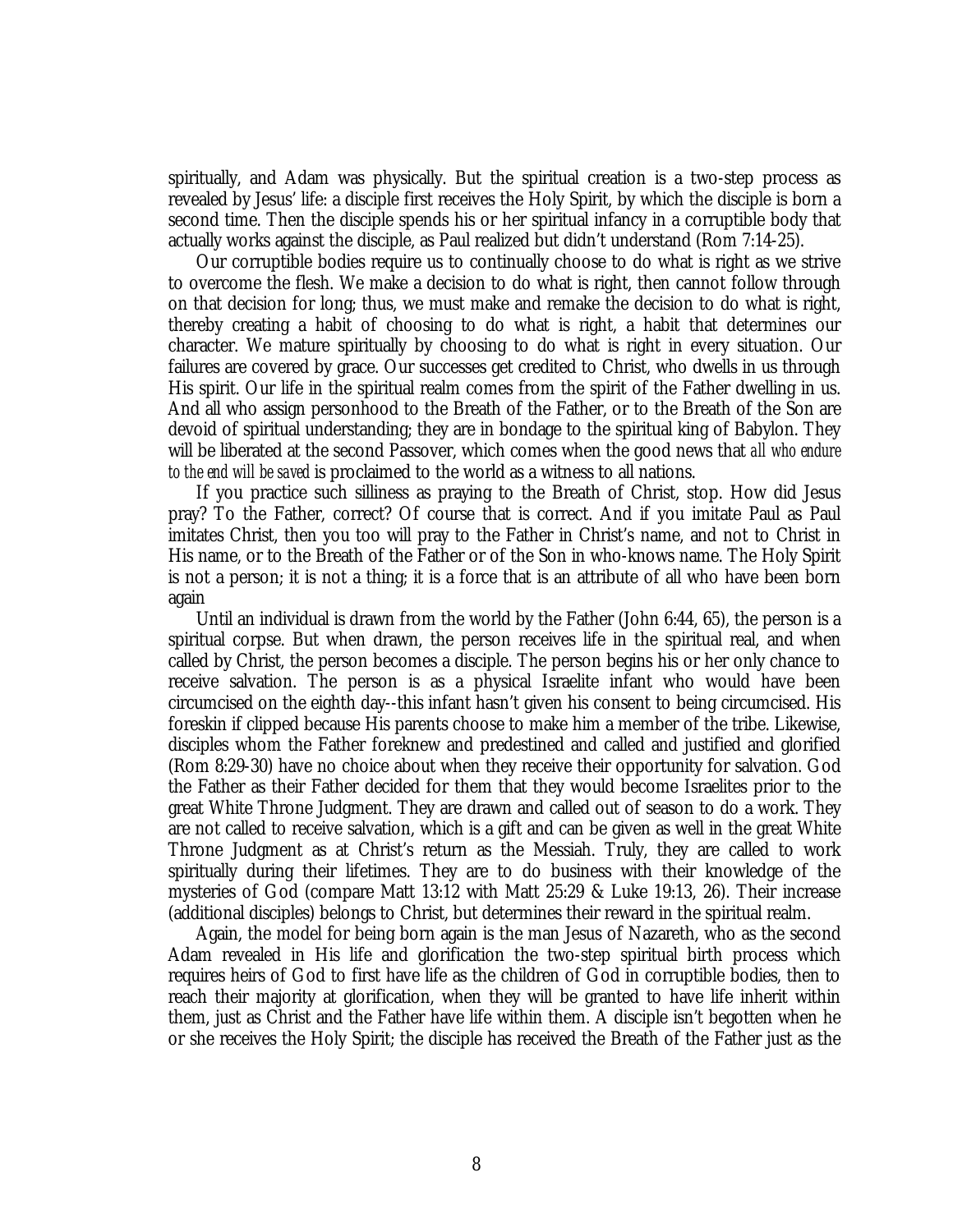first Adam received the breath of Elohim and the second Adam received the Breath of the Father (Matt 3:16). If the disciple remains in covenant with God, the disciple will be glorified. No sin will ever be imputed to the disciple. But if the disciple leaves the covenant and dies outside of the covenant, the disciple will be resurrected to condemnation (John 5:29). If a disciple dies at the second Passover slaughter of all who are not covered by the blood of the Lamb of God, the disciple will have died out of covenant. He or she as spiritual Israelites will typologically represent the slain infants of physical Israel at the time of Moses' and Jesus' births. And this slaughter of Israelite infants can be great if this work and those who join us are unable to reach the world effectively. We are already reaching the world, so it becomes a manner of how much coverage will the Father allow before the end comes.

Join with us to get all born again disciples covered by the Blood of the Lamb of God. This will be the greatest act of love you can perform for your brothers and sisters in Christ. \*\*\*\*\*\*

© 2003 by Homer Kizer, and Homer Kizer Ministries. All rights reserved.

"Scripture quotations are from The Holy Bible, English Standard Version, copyright © 2001 by Crossway Bibles, a division of Good News Publishers. Used by permission. All rights reserved."

Original article:

© 2003 by Homer Kizer, and *Homer Kizer Ministries*. All rights reserved.

No part of the booklet may be reproduced, stored in a retrieval system, or transmitted by any means, electronic, mechanical, photocopying, recording, or otherwise, without permission from the author, or from *Homer Kizer Ministries*.

"The Scripture quotations contained herein are from the New Revised Standard Version Bible, copyright, 1989, by the Division of Christian Education of the National Council of the Churches of Christ in the U.S.A. Used by permission. All rights reserved."

## **What Does** *Born Again* **Mean?**

Jesus told Nicodemus that as a teacher of Israel he, Nicodemus, should know how salvation occurs, know what being born of water and of spirit means, know what constitutes being born a second time. Teachers of spiritual Israel today should likewise understand this birth analogy, which, like all analogies, doesn't establish a one-to-one correspondence but a similarity.

When a disciple has received the Holy Spirit, is the disciple a begotten child of God? Or has the disciple been born of Spirit, hence born again?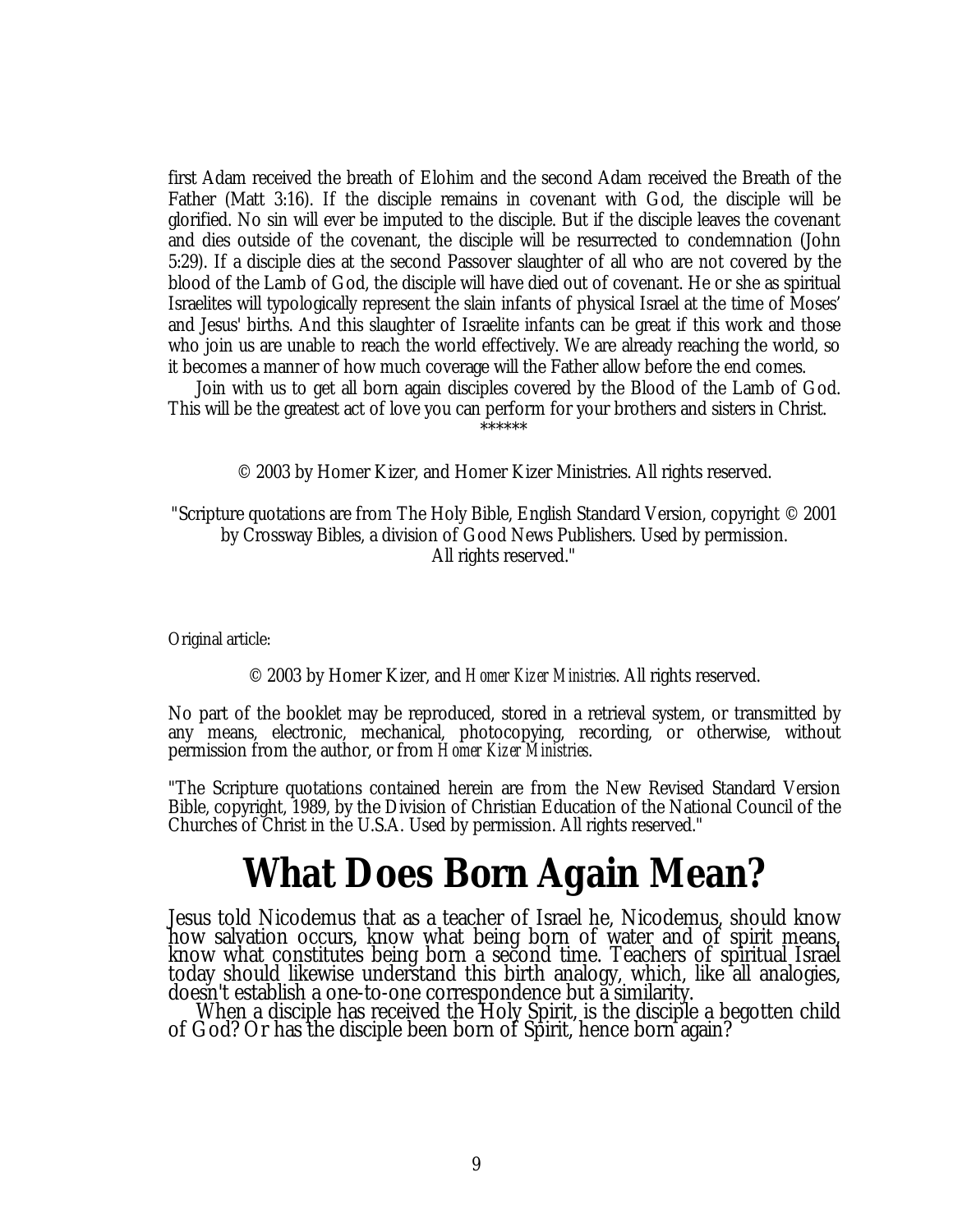Does a new born infant receive his or her inheritance when the infant first draws breath? Is judgment upon an infant in his or her mother's womb? How can an infant in the womb be chastised by his or her father? Does an infant in his or her mother's womb accumulate wealth?

So, what did Jesus mean when He said that a disciple must be born from above? Is this *born from above* disciple still flesh? Or is glorification being born from above? Is a disciple merely begotten of God until glorified? Is the Church the disciple's mother, and the disciple's flesh the womb? If so, how can the disciple store up treasure in heaven?

Unless the disciple has already been born and is an heir awaiting to receive his or her inheritance, the disciple has nothing to do but be nourished in his or her mother's womb — in this case, be nourished in the flesh, or indulge the flesh. But the Apostle Peter says that disciples have been called to proclaim the mighty deeds of Christ, not to merely lounge around in the Church.

Within greater Christianity, one of the most emotionally charged phrases is "born again." Evangelical Christianity has appropriated the phrase as its test of genuineness. The philosophical Church of God rejects the phrase, thereby assigning to the Greek linguistic icon *gennaytha/gennao* the English icon begotten— and therein lies the problem for everyone concerned. Readers assign meaning to letter combinations. Words do not carry around little backpacks that contain their meaning. Translators, by tradition, assign meaning to a flow of linguistic icons, then take that meaning and look for how similar meaning would be expressed in the language into which they are translating. Nicodemus didn't understand what Jesus said, so it would be impossible for Nicodemus to have then accurately translated what Jesus told him, for Nicodemus was unable to assign any meaning to Jesus' words that made sense to him. To him, Jesus' use of the variant forms of a root word that means *to procreate* meant that a person would have to enter the womb a second time, a physical impossibility. Jesus chides him for not understanding the concept, and the glorified Christ today chides the teachers of spiritual Israel for not understanding the concept.

If Nicodemus, a native Greek speaker and a person educated in the traditions of Moses, could not understand how Jesus used the variant forms of the root word for procreation, then we should not expect this passage to be accurately rendered by those who follow in the traditions of Nicodemus. Nor should we expect this passage to be well translated by scholars who hold the error of Bishop Arius or the error of trinitarianism. They, like Nicodemus, must first assign meaning to Jesus' words before they can then assign icons in another language to those linguistic objects. This is not a straightforward passage, but a passage that lies at the heart of the mystery of God.

Green's *Interlinear* renders this passage as follows:

was And a man out of the Pharisees, Nicodemus (the) name to him, a ruler of the Jews. This one came to — Jesus by night, and said to Him, Rabbi, we know that from God You have come a teacher; no one for these signs is able to do which You do, except be God with Him. answered — Jesus and said to him, Truly, truly, I say to you, Except one receive birth from above, not he is able to see the kingdom of God. says to Him Nicodemus, How is able a man to be born, old being? Not he is able into the womb of the mother of him a second (time) to enter and be born?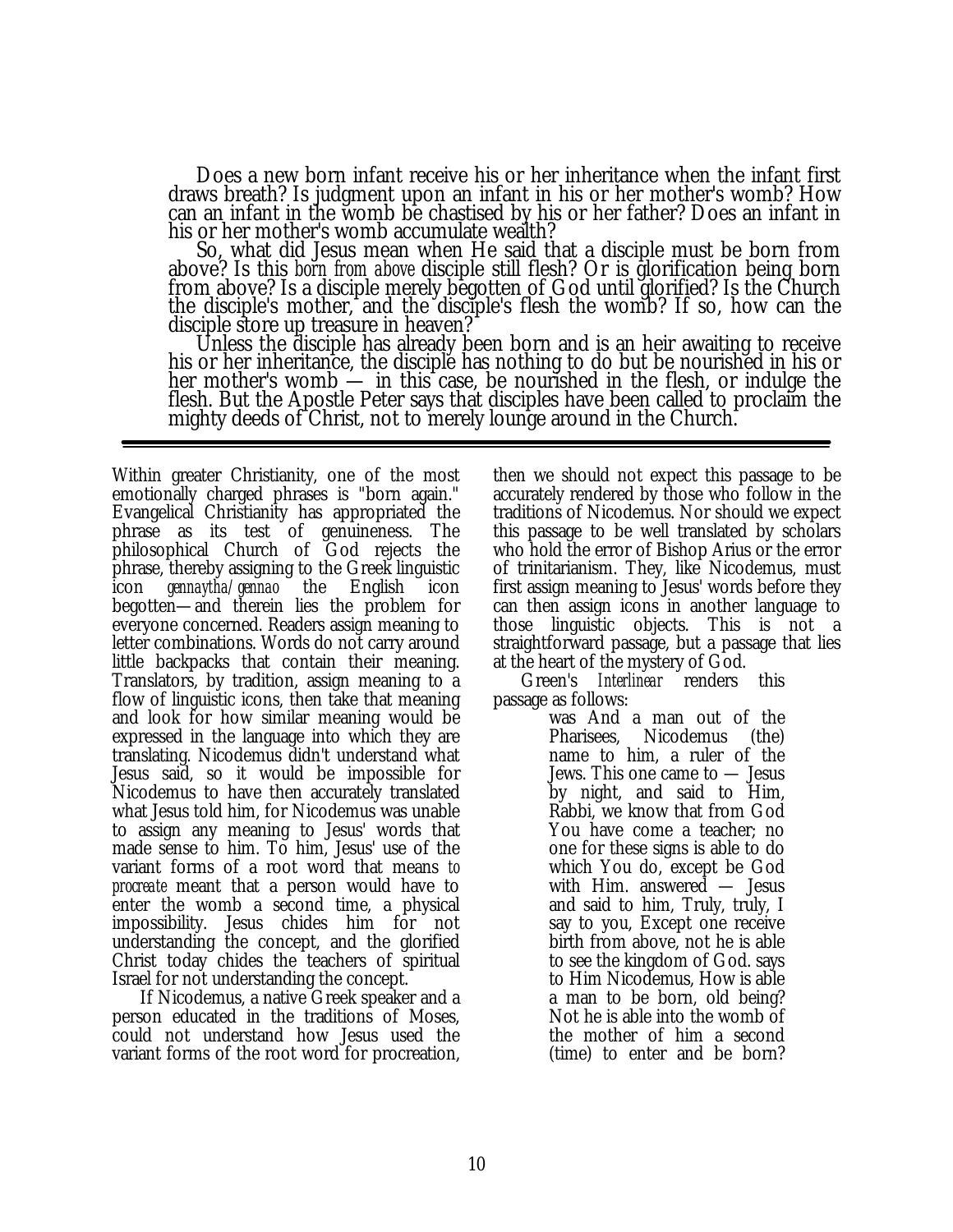answered Jesus, Truly, truly, I say to you, Except one receive birth of water and Spirit, not he is able to enter the kingdom of God. That receiving birth, from the flesh, flesh is; and that receiving birth from the Spirit [*pneumatos*], spirit [*pneuma*] is. Do not wonder because I told you, must You receive birth from above. The Spirit [*pneuma*] where He desires breathes, and the voice of Him you hear, but not you know where He goes; so is everyone having received birth from the Spirit [*pneumatos*]. answered Nicodemus and said to him, How can these things come about? answered — Jesus and said to him, You are the teacher — of Israel, and these things not you do know? Truly, truly, I say to you, — what we know we speak, and what we have seen we witness, and the witness of us not you receive. If earthly things I told you and not you believe, how, if I tell you the heavenly things, will you believe? (John 3:1-12)

What Jesus told Nicodemus was an earthly thing. The comparison of being born of God to human birth is an imperfect analogy given to aid Nicodemus in understanding the miracles Jesus performed to verify that He, Jesus, was from God.

The passage continues,

And no one has gone up into — Heaven except He out of — Heaven having come down the Son  $-$  of man, who is in  $-$ Heaven. And as Moses lifted up the serpent in the wilderness, so to be lifted up must the Son of man, that everyone believing in Him not may perish, but have life everlasting. (*vs*. 13-15)

The portion of Jesus' analogy that causes the philosophical Church of God to use the English icon *begotten* is, "The Spirit [*pneuma*] where He desires breathes, and the voice of Him you hear, but not you know where He goes; so is everyone having received birth from the Spirit [*pneumatos*]"— and the first thing we see is the trinitarian error of assigning personhood to the Breath of God. The Breath [*Pneuma*] is not a "he," and the pronoun shouldn't appear in the English text as it isn't in the Greek. The passage might better be rendered, *the Spirit where desires breathes, and the voice/sound of it you hear, but you don't know from where it comes or to where it goes; in like manner they are all who have been born of the Breath of God*.

The spirit in a person cannot be seen, only heard.

Born from above disciples don't have to pass the pin test, but have to hear the Spirit of God. In the context of Nicodemus coming to Jesus to get understanding about the kingdom of God, disciples know about the kingdom because they hear the voice of the Spirit that dwells within them when they have been born from above. Because Nicodemus hadn't yet been born from above, he could not hear this voice. Therefore, he couldn't understand what Jesus said even when Jesus spoke in a fleshy manner.

Within the Church of God, the above passage has been popularly translated as meaning that born-from-above disciples will be composed of spirit, hence the pin test, one minister's demonstration to show that disciples are still made of flesh and not of spirit. But that understanding is as carnal as was the understanding of Nicodemus, who thought a person must enter the womb a second time. Again, Nicodemus didn't understand what Jesus said. Disciples cannot look to how Nicodemus understood the variant forms of the root word for procreating that Jesus used; Nicodemus lacked understanding! Can anything be more plain than that? The forms of *gennao* that Jesus used do not pertain to a second birth in a human sense, in the sense of a second infancy, or a second passage from a womb; but rather, they pertain to how a person can understand the mysteries of God, the primary mystery being addressed is who Jesus was. To say that the forms of *gennao* Jesus used pertain to an actual second birth continues Nicodemus' misunderstanding.

Because meaning is assigned to words by everyone, novice and scholar, arguing nuances of the Greek icons used in the passage is not a fruitful activity. Better is understanding from many passages the relationship disciples presently have with God the Father and with His Messiah, our high priest Christ Jesus. The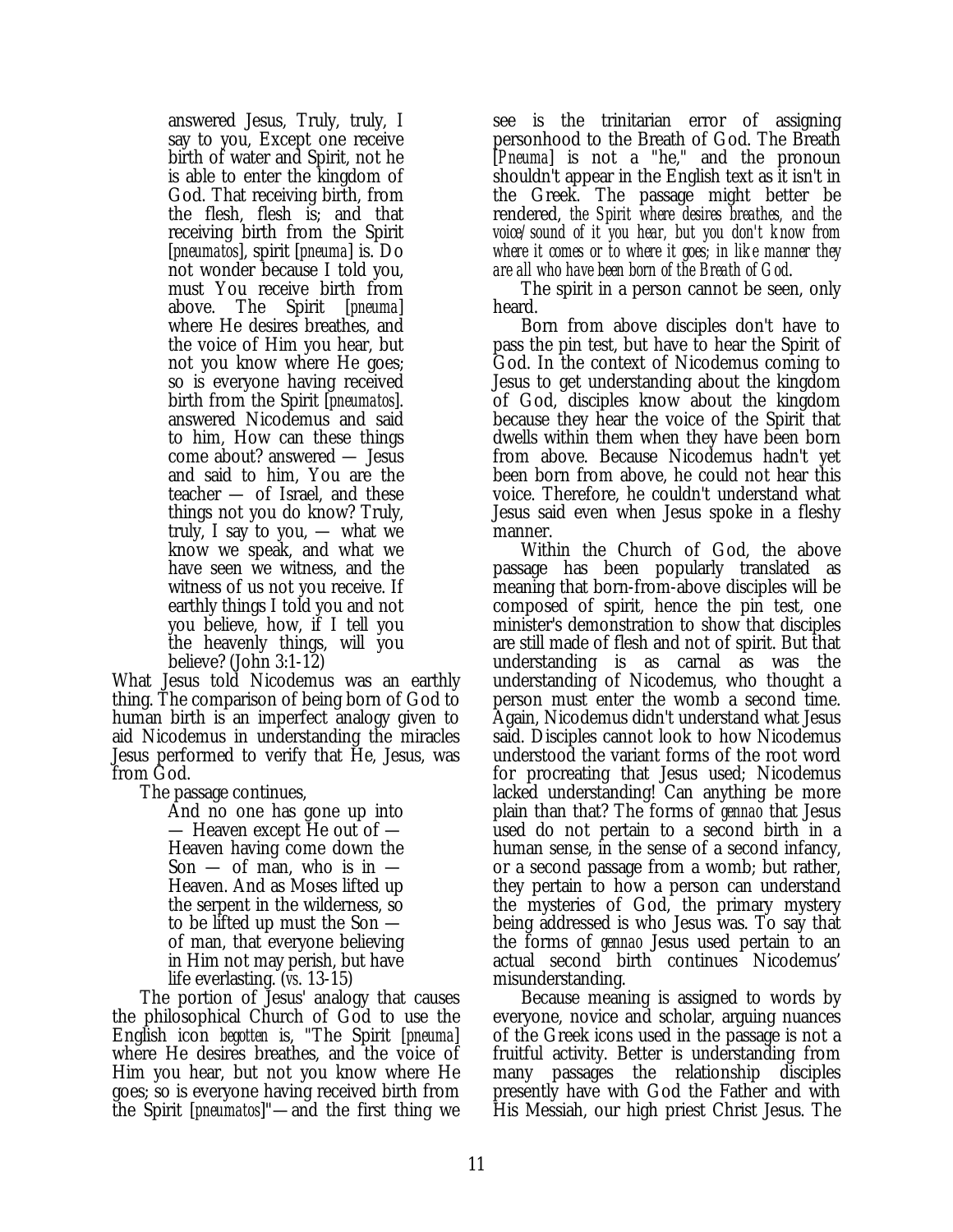mystery of God is that we, today, are younger siblings of the glorified Christ, even though we haven't yet been glorified. We are not awaiting glorification to become the children of God. The Apostle Paul writes to Gentile converts at Rome, "But you are not in the flesh; you are in the Spirit, since the Spirit of God dwells in you. Anyone who does not have the Spirit of Christ does not belong to him. But if Christ is in you, though the body is dead because of sin, the Spirit is life because of righteousness" (Rom 8:9-10).

While still Gentiles, these Roman converts were born of flesh, and lived according to their flesh. They were in the situation about which Jesus addressed Nicodemus: they were born of water (i.e., they had passed through their mothers' birth canals). But they were no longer in the flesh when Paul writes to them, even though they hadn't yet been glorified and still dwelt in fleshy tabernacles. Rather, they were in the Spirit because the Spirit of God dwelt in them. Their flesh was dead because of sin, but they were alive in the Spirit.

The person who insists that disciples are only begotten of God and haven't been born as children has a problem with the remainder of Paul's passage: "For all who are led by the Spirit of God are children of God. For you did not receive a spirit of slavery to fall back into fear, but you have received a spirit of adoption. When we cry, 'Abba! Father!' it is the very Spirit [Breath of God] bearing witness with our spirit [breath] that we are children of God, and if children, then heirs, heirs of God and joint heirs with Christ" (Rom 8;14-17).

Someone can certainly argue that a fetus is the child and heir of his or her father, and this person could argue that a fetus jumping in the womb is equivalent of shouting *Abba Father*, but what about falling back into a spirit of slavery? Can a fetus un-conceive itself? A disciple was a slave to sin and Satan prior to being drawn by the Father. This disciple had his or her breath, so the disciple existed in the flesh; again, the disciple had been born of water. He or she had not yet been born from above.

In the human model, a woman carries an egg, which, to become a fetus, must be fertilized by sperm from the father. Those who argue that a drawn and spirit-led disciple is merely begotten would have a disciple living in the flesh being the equivalent of an unfertilized

egg in a woman's ovary. When God the Father draws the disciple, he or she is now the equivalent of the fertilized egg in the woman's womb. The disciple develops as a fetus does, develops within the Church of God, its mother. Eventually, the disciple will be born of spirit; i.e., glorified. And he or she will become a baby Elohim, still requiring nurturing by his or her mother, the Bride of Christ. This modeling sounds plausible, but it isn't valid. Judgment is now upon the household of God (1 Peter 4:17), and has been on each disciple since the disciple was baptized. The womb period occurs between when the disciple was drawn and when the disciple comes under judgment. With judgment comes heir, or child status. As far as God is concerned, baptism represents real death, and being raised from the baptismal pool represents physical resurrection, or being born from above. And remember, analogies are not one-to-one correspondences.

Those who hold the position that a spirit-led disciple is merely begotten also hold the theological position that a disciple receives the Holy Spirit with the laying on of hands post baptism. That position is not true and hasn't been since the conversion of Cornelius (Acts chptr 10). Laying on of hands was required to receive the Holy Spirit prior to Peter receiving his vision, but a new model was established for the drawing and conversion of Gentiles, a model different from the one seen in Samaria (Acts 8:15-17).

Circumcised Israel believed itself to be in covenant with God; it was a holy nation (Ex. 19:5-6). It had the law of God and access to the Holy Spirit through obedience by faith, according to the terms of the second or Moab covenant. So John the Baptist's baptism was for repentance (Matt 3:11) not spiritual judgment, and was a baptism of the flesh (John 3:31). It was for the work of crying in the wilderness and making straight the way of the Lord (John 1:23). It wasn't for receiving the Holy Spirit, nor was the disciples' baptism of wouldbe converts in the name of Jesus Christ prior to the conversion of Cornelius (again Acts 8:15-17). All of that changed, though, when Peter received his vision, which he didn't immediately understand.

The conversion of Cornelius wasn't a special case, but the model of the future, since the natural or carnal mind is hostile to God (Rom 8:7). It will not, and cannot submit to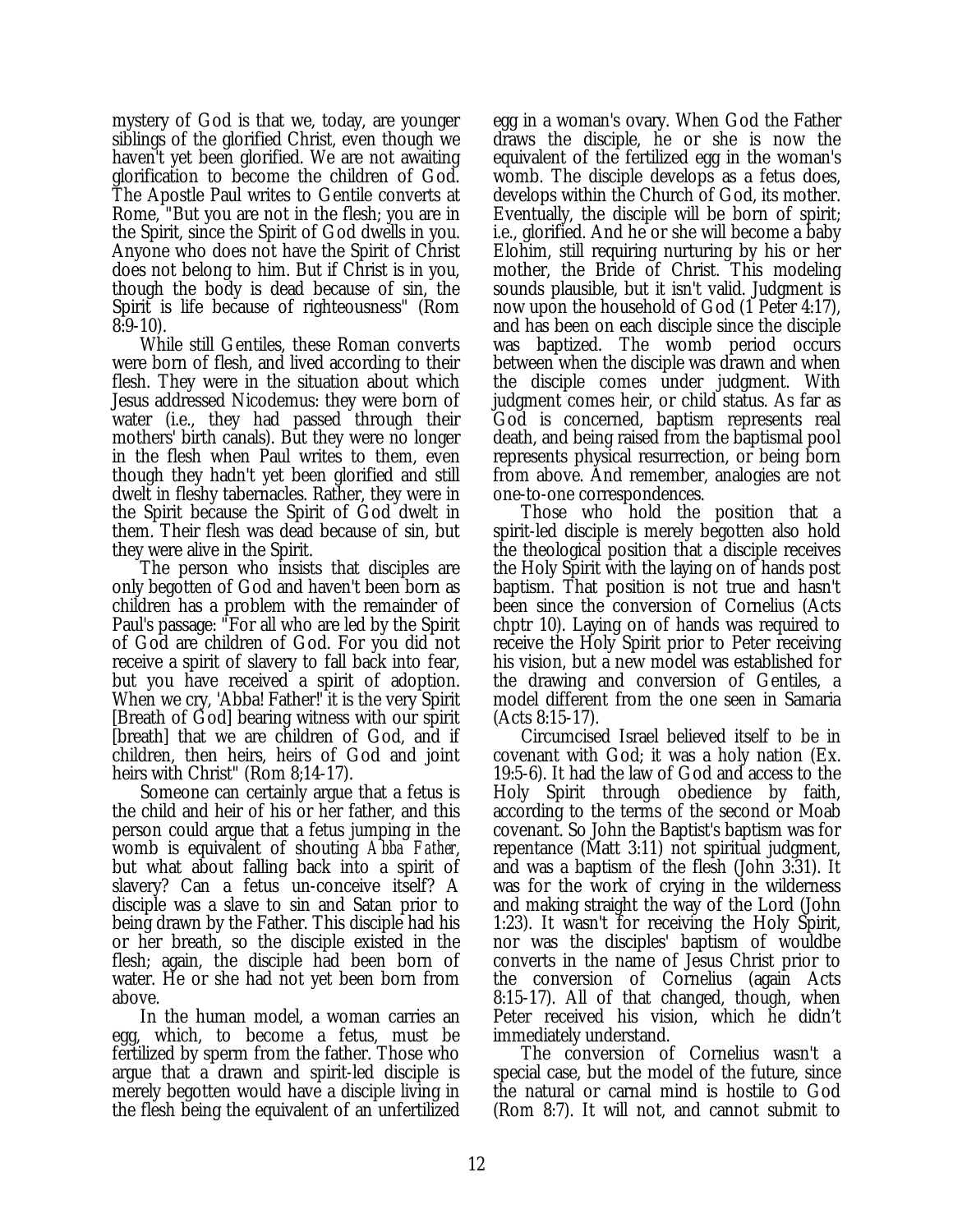God without spiritual modification. It is content with the things of the flesh, at least content enough that it will not have anything to do with the things of God until the Father draws the person from the world (John 6:44, 65; 1 Peter 1:2), thereby spiritually circumcising the person by writing the law of God on his or her heart and mind, which is a euphemism for receiving the Holy Spirit or Breath of God.

The new covenant consists of three linguistic absolutes: the law of God is written on the person's heart and mind (Jer 31:33; Heb 6:10 & 10:16); the person now knows God (Jer 31:34; Heb 8:11); and the person has his or her sins forgiven (Jer 31:34; Heb 8:12 & 10:17). A person's sins aren't almost forgiven, or partially forgiven; the person doesn't sort of know God; the person doesn't have part of the law of God written on his or her heart and mind, or almost written there. All three things occur at once and can only occur completely as a package deal. Thus, when a person is drawn from the world, the person receives the Breath of God, which is the writing of the law of God on the person's heart and mind. And because this person now has a circumcised heart and mind (Deu 30:6), this person knows God, and is known of God because the person's sins have been forgiven. Otherwise, this person remains in the world, remains a part of the world, and cannot think about the things of God, has no interest in God, and is actually hostile to God. Without the change of modeling with Cornelius, there would be no spiritual Israel.

But this newly drawn disciple is as a Hebrew male less than eight days old: the disciple had no say in whether he or she wanted to have a relationship with God, had no say about whether he or she wanted to become a spiritual Israelite (no one is called to become a spiritual Gentile — Gentiles, by the act of having their sins forgiven, become spiritual Israelites; they are no longer Gentiles). The disciple has been made a part of spiritual Israel, by being born of Spirit. The only choice the disciple has is whether the disciple wishes to continue as part of Israel. Baptism equates spiritually to physical circumcision on the eighth day. If a drawn disciple chooses to be baptized (the disciple already has a small portion of the Holy Spirit), the disciple's status as part of spiritual Israel is secure as long as the disciple remains in covenant with God— God didn't write His laws on a disciple's heart and

mind to have the disciple ignore the fine print— just as a physical Israelite's tribal status was secure with physical circumcision. Judgment has now come upon the disciple in exactly the same manner as it will on every individual resurrected physically in the great White Throne Judgment. So only by not accepting judgment can a drawn disciple opt out of the covenant into which the disciple was placed. This disciple also opts out of a position in the first resurrection, and becomes like the rich young ruler whose wealth kept him from following Jesus.

Once judgment is upon a disciple, the disciple has set his or her hand to the plow. There is no walking away unless the disciple wants reservations in the lake of fire. Those reservations aren't made, though, until the end of the disciple's life. Anytime before death, the disciple can repent and return to the covenant relationship into which he or she was placed when drawn.

Now, backing up to what the writer of Hebrews says,

And you have forgotten the exhortation that addresses you as children  $-$  / "My child, do not regard lightly the discipline of the Lord,/ or lose hearts when you are punished by him'/ for the Lord disciplines those whom he loves,/ and chastises every child whom he accepts."/ Endure trials for the sake of discipline. God is treating you as children; for what child is there whom a parent does not discipline? If you do not have that discipline in which all children share, then you are illegitimate and not his children. (12:5-8)

Parents do not discipline children who are in the womb, fetuses who haven't been born. Discipline begins a year or two after birth. Likewise, God doesn't begin to discipline until after a disciple comes under judgment. Satan, as the spiritual type of Pharaoh, comes after a disciple who has been liberated from bondage to him, especially in that period prior to the crossing of the Red Sea, a type of baptism (1 Corth 10:1-2). Trials that newly drawn disciples have are from Satan trying to return the disciple to slave status. However, after baptism, disciples can expect spiritual discipline, spiritual pruning, so that they will bear much fruit.